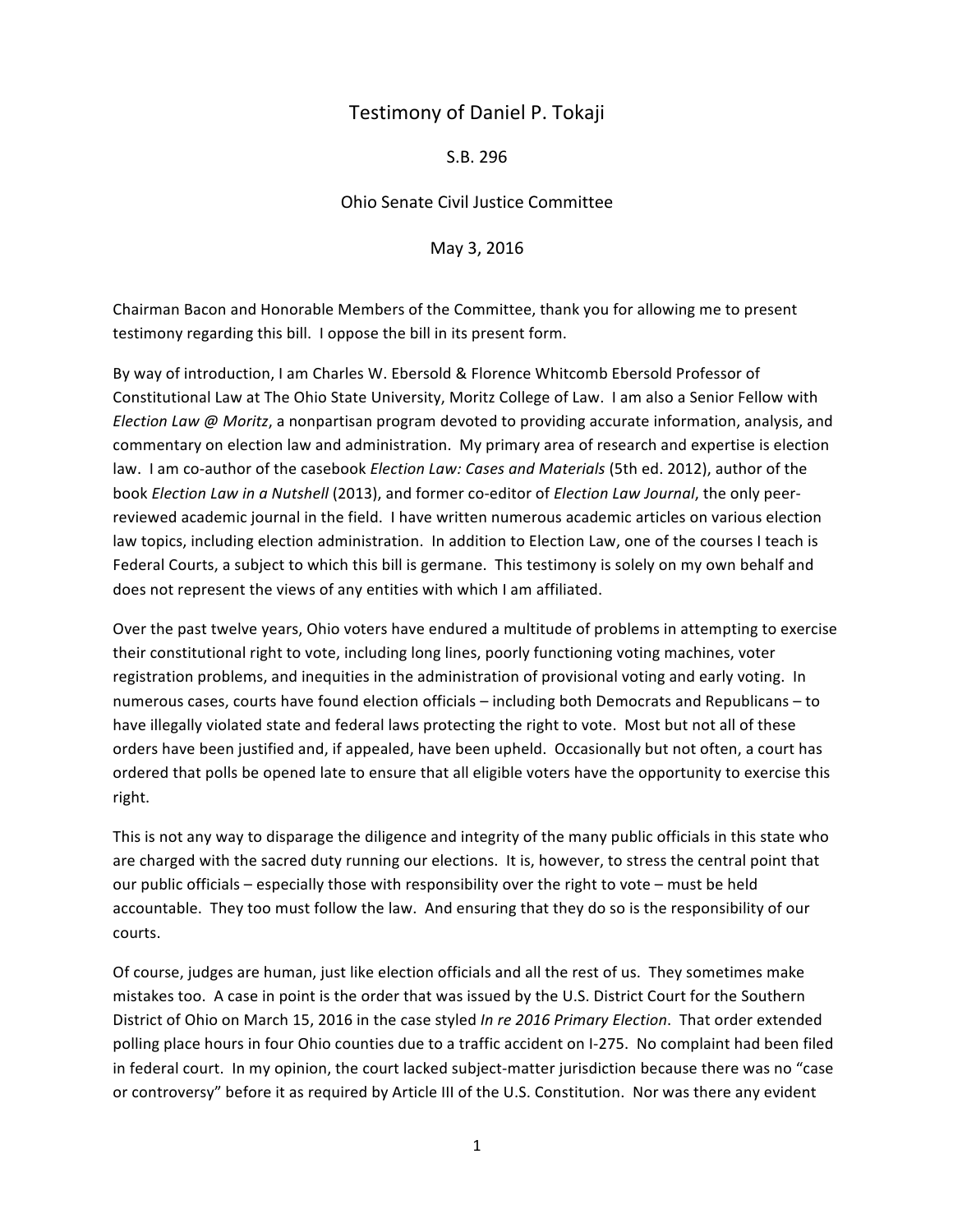basis for believing that any federal law had been violated. Accordingly, the injunction was not justified. The Secretary of State and affected election boards have appealed, and I fully expect that they will prevail. 

We can stipulate that not every court order is justified. But to say that S.B. 296 is overkill would be an understatement. This bill is the classic case of the cure that is worse than the disease. It will do nothing to solve the problem it purports to solve, especially since the Ohio legislature has no constitutional authority to regulate the procedures followed by federal courts. What it will instead do is to impose practically insuperable barriers on access to state court for voters who are not wealthy but who require speedy redress in order to exercise their fundamental right to vote.

This bill would curtail not just one but two rights that are fundamental in our constitutional democracy: the right to vote and the right of access to courts. Extending the polling place hours is not often necessary, but sometimes it is the only viable remedy for a serious violation of federal or state voting laws, like voters being wrongfully turned away from the polls, the failure to supply an adequate number of ballots, or excruciatingly long lines - like the ones that were seen in Knox County in 2004 or right across the street from my office at the Ohio Union in 2012.

S.B. 296 would dramatically constrict voters' access to the courts by requiring the posting of a cash bond, equal to the cost of keeping the relevant polling places open. It would make access to the courts practically impossible for all but the most affluent whose rights have been violated. While there is an exception for those who are "indigent," this would provide no relief whatsoever for the ordinary, middle-class voter who does not have thousands of dollars at her disposal to post the necessary bond.

A close look at the fine print reveals that the indigency exception is practically worthless. A voter who sues can only obtain relief for herself or herself – not for other voters, even ones at the same precinct, who are affected by the same problem. As all of us understand, the problems that necessitate an order to extend polling hours tend to be systemic, in the sense that they tend to affect multiple precincts and affect multiple voters. The bill would thus slam the courthouse doors in the face of all but the wealthiest voters.

Even voters who surmount this practically insurmountable barrier would be treated unfairly and unequally. The bill violates basic principles of due process, tilting the scales of justice against the voter and in favor of the state. It requires the voter to prove her case by "clear and convincing" evidence, a standard manifestly inappropriate in cases involving the fundamental right to vote. Worse still, it allows for an immediate appeal to an election day panel by election officials – but not by voters who allege that their rights have been violated. I confess that I have never seen such an unbalanced, unfair, and distorted provision in any other piece of legislation regulating elections. It facially violates core principles of fairness and due process and, I expect, will be struck down as unconstitutional.

This brings me to the great irony of this bill: It will exacerbate the very problem it purports to solve. Voters seeking relief for election wrongs will almost surely bring their claims in federal court instead of state court, where they are more likely to obtain a remedy than before. In fact, I anticipate that plaintiffs' lawyers will be lining up to challenge the constitutionality of its various provisions, including